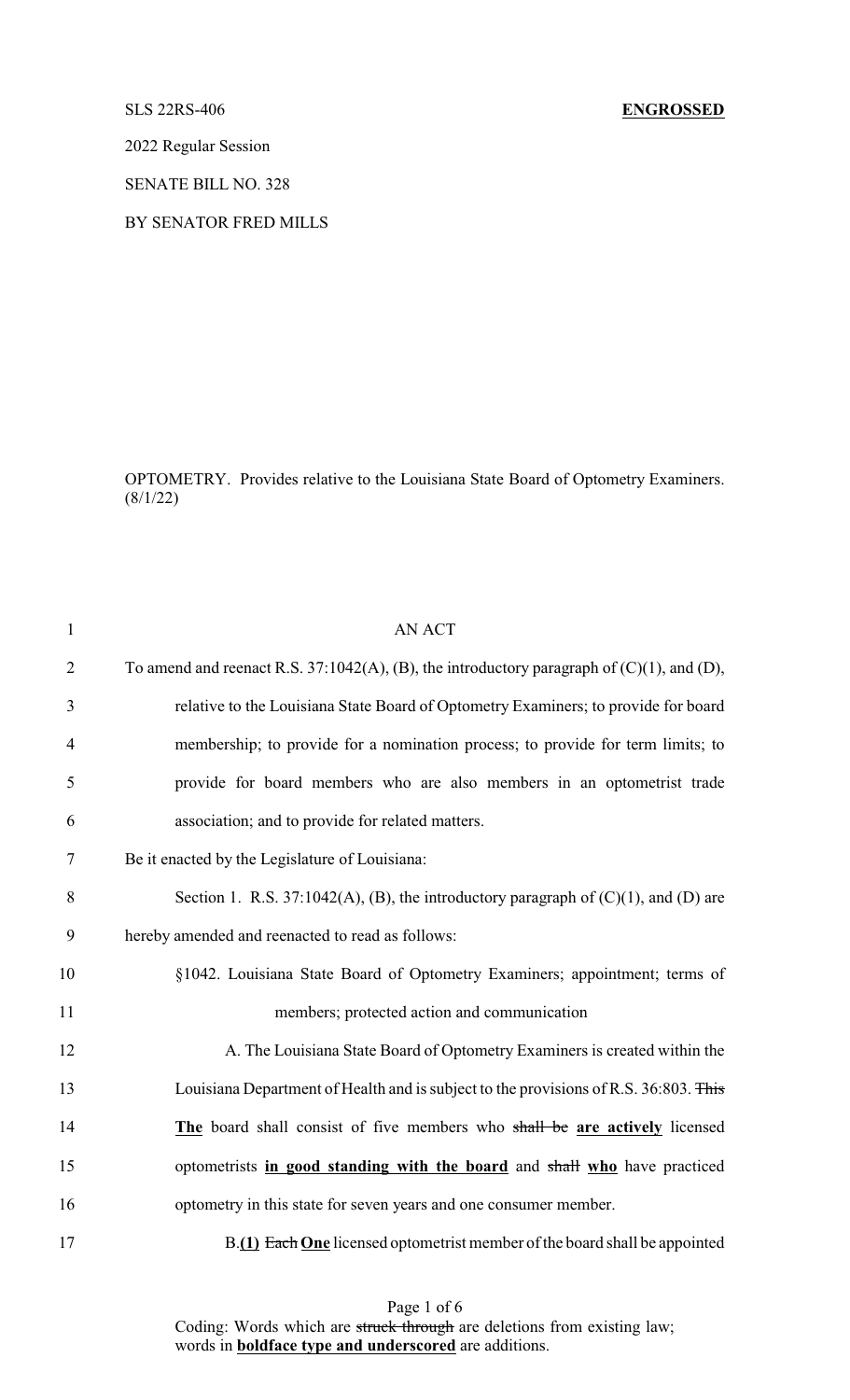| 1              | by the governor from a list of three names submitted to him by the board from each      |
|----------------|-----------------------------------------------------------------------------------------|
| $\overline{c}$ | of the five board districts in accordance with this Subsection. The governor shall      |
| 3              | ensure that his appointments demonstrate race, gender, ethnic, and geographical         |
| 4              | diversity. For the purpose of preparing the list of three names, the board shall        |
| 5              | conduct an annual meeting on a date in June set by the board annually, at which all     |
| 6              | optometrists licensed under the laws of Louisiana shall have the right to attend,       |
| 7              | nominate and vote. The board shall have the authority to regulate and prescribe the     |
| 8              | place and hour of the meeting, the method of nomination, and the manner of voting.      |
| 9              | Each optometrist in attendance shall have the right to vote for those persons duly      |
| 10             | nominated and no cumulative or proxy voting shall be permitted. Each optometrist        |
| 11             | voting must vote for three nominees in order for his ballot to be valid, and any ballot |
| 12             | indicating votes for more or less than three nominees shall be null and void. The       |
| 13             | three persons receiving the greatest number of votes of those in attendance at the      |
| 14             | meeting shall be the three persons whose names shall be submitted to the governor       |
| 15             | for appointment to the board. At least thirty days prior to the meeting the board shall |
| 16             | mail notices to each optometrist licensed under the laws of Louisiana at the address    |
| 17             | shown in his current registration notifying each optometrist of the exact date, place   |
| 18             | and hour of the meeting, the purpose of the meeting and of his right to attend and      |
| 19             | vote. The consumer member may apply directly to the office of the governor.             |
| 20             | (2) The board districts shall be comprised of the following parishes:                   |
| 21             | (a) District One shall be comprised of the parishes of Jefferson, Orleans,              |
| 22             | Plaquemines, St. Bernard, St. Charles, St. Helena, St. Tammany, Tangipahoa,             |
| 23             | and Washington.                                                                         |
| 24             | District Two shall be comprised of the parishes of Ascension,<br>(b)                    |
| 25             | Assumption, Lafourche, Livingston, St. James, St. John the Baptist, and                 |
| 26             | Terrebonne.                                                                             |
| 27             | District Three shall be comprised of the parishes of East Baton<br>(c)                  |
| 28             | Rouge, East Feliciana, Iberia, Iberville, Lafayette, Point Coupee, St. Martin, St.      |
| 29             | Mary, West Baton Rouge, and West Feliciana.                                             |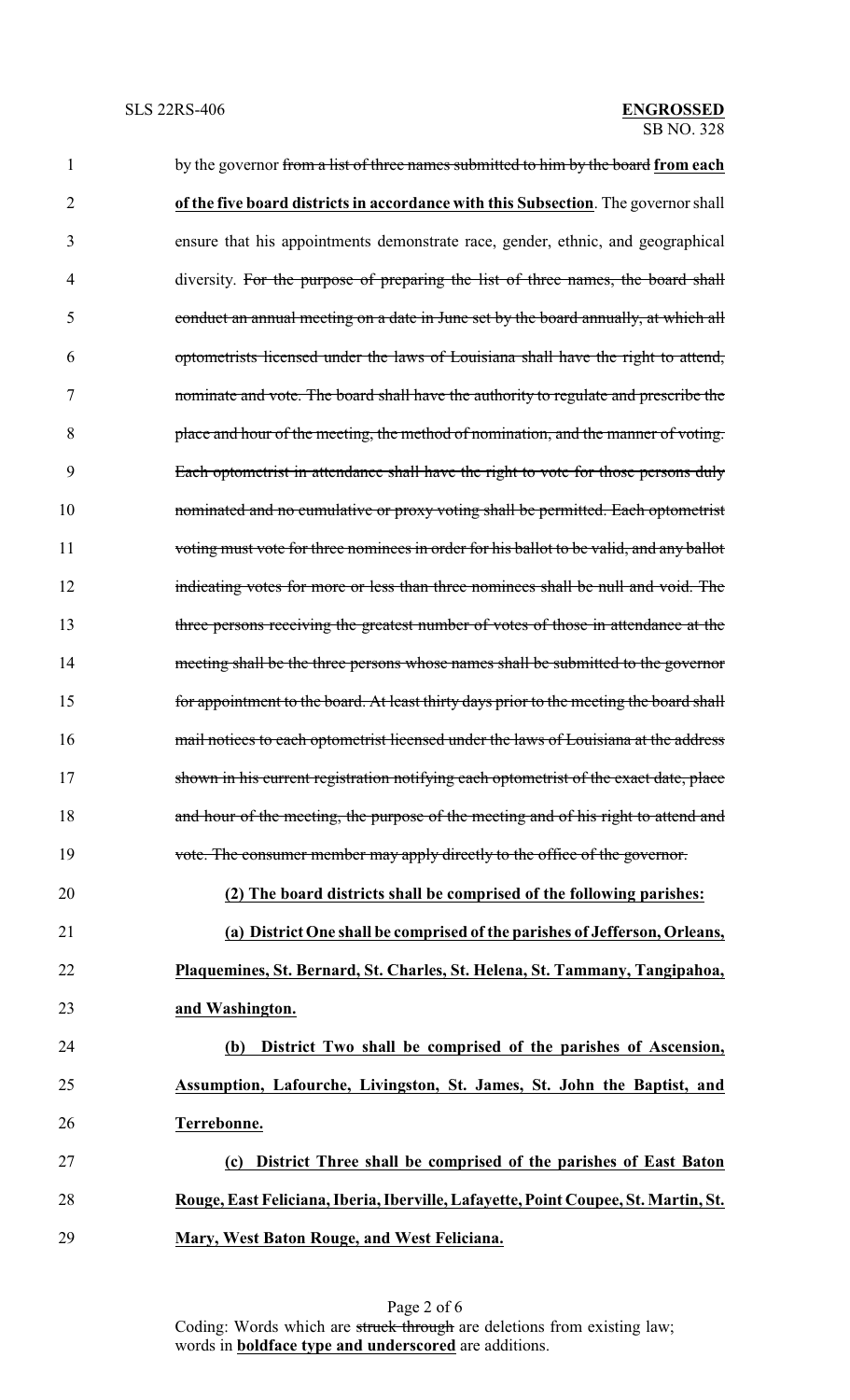| $\mathbf{1}$   | (d) District Four shall be comprised of the parishes of Acadia, Allen,             |
|----------------|------------------------------------------------------------------------------------|
| $\overline{2}$ | Avoyelles, Beauregard, Calcasieu, Cameron, Catahoula, Concordia, Evangeline,       |
| 3              | Grant, Jefferson Davis, LaSalle, Natchitoches, Rapides, Sabine, St. Landry,        |
| 4              | Vermilion, and Vernon.                                                             |
| 5              | (e) District Five shall be comprised of the parishes of Bienville, Bossier,        |
| 6              | Caddo, Caldwell, Claiborne, DeSoto, East Carroll, Franklin, Jackson, Lincoln,      |
| 7              | Madison, Morehouse, Ouachita, Red River, Richland, Tensas, Union, Webster,         |
| 8              | <b>West Carroll, and Winn.</b>                                                     |
| 9              | (3) When a vacancy occurs in the membership of the board representing              |
| 10             | one of the five districts for any reason, including expiration of term, removal,   |
| 11             | resignation, death, disability, or disqualification, the following nominating      |
| 12             | process shall be followed:                                                         |
| 13             | (a) The optometrist making the nomination shall be a resident of the               |
| 14             | district where the vacancy occurs.                                                 |
| 15             | (b) The optometrist nominee shall be a resident of the district where the          |
| 16             | vacancy occurs.                                                                    |
| 17             | (c) Nomination ballots shall be returned to the board office at least sixty        |
| 18             | days prior to a vacancy occurring by an expiring term.                             |
| 19             | (d) Nomination ballots shall be returned to the board office at least              |
| 20             | thirty days following a vacancy occurring by death, resignation, inability to act, |
| 21             | or other cause.                                                                    |
| 22             | $(4)(a)$ The secretary of the board shall be charged with the duty of              |
| 23             | forwarding to each licensed optometrist, by United States mail, to the last        |
| 24             | known address indicated in the board's records, a nomination ballot. The ballot,   |
| 25             | or an accompanying communication, shall indicate the date, time, and place, for    |
| 26             | the counting of ballots. At a gathering open to the public, the ballots shall be   |
| 27             | counted openly by the secretary or by one or more individuals designated by the    |
| 28             | president. The secretary shall certify to the governor the names of the three      |
| 29             | nominees receiving the highest number of nominations. From the names               |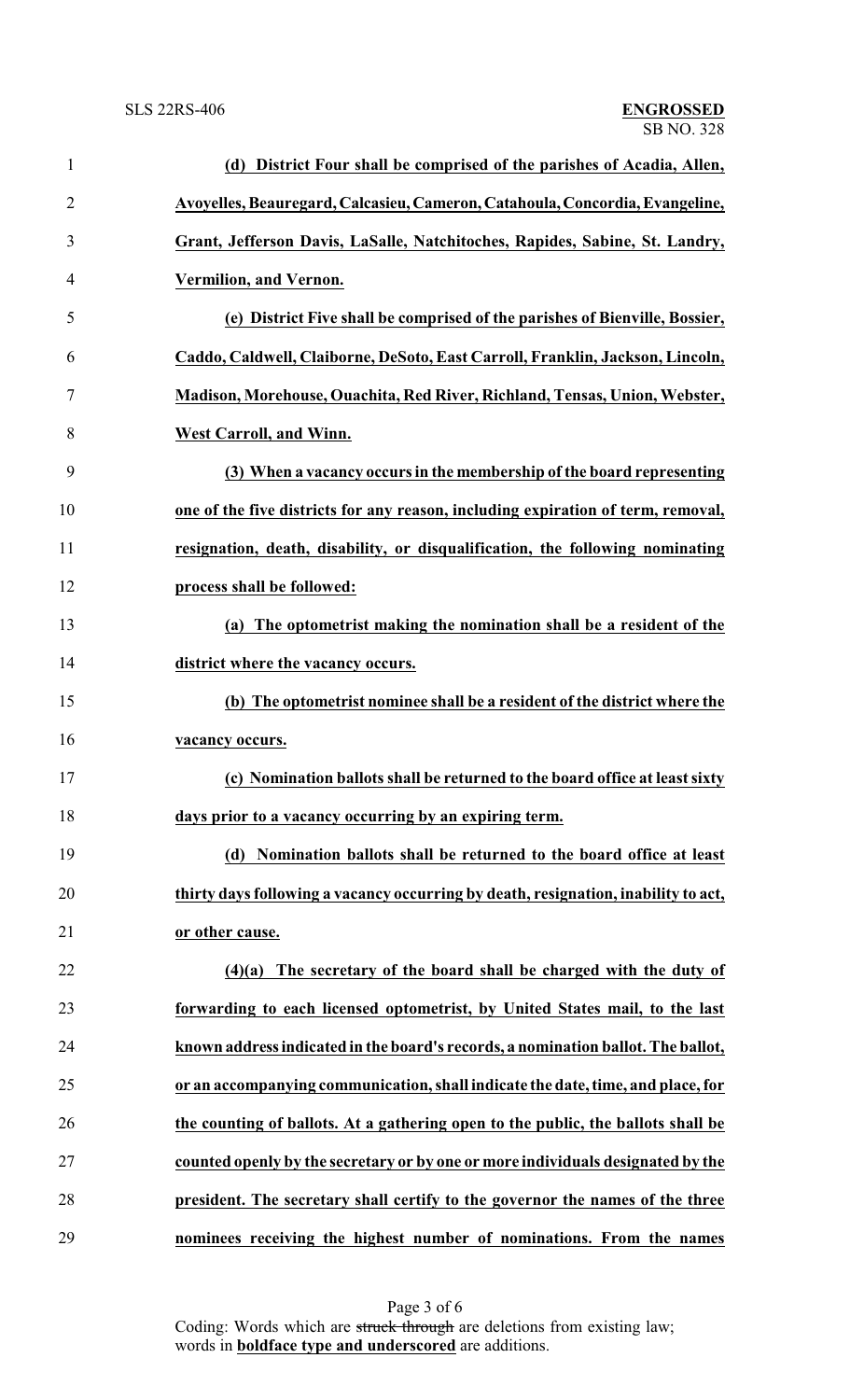| $\mathbf{1}$ | submitted to him in this manner, the governor may select and appoint one         |
|--------------|----------------------------------------------------------------------------------|
| 2            | eligible individual to fill the vacancy in question.                             |
| 3            | (b) In the absence of the secretary, or in the event of his inability or         |
| 4            | failure to act, the duties of the secretary with respect to the mailing and      |
| 5            | counting of ballots and the certification to the governor shall be performed by  |
| 6            | the president of the board.                                                      |
| 7            | (5) The successor to each member of the board appointed from a board             |
| 8            | district shall be appointed from the district having the same number             |
| 9            | designation as the district from which the member who is being replaced was      |
| 10           | appointed.                                                                       |
| 11           | (6) District representatives shall be initially appointed as follows:            |
| 12           | (a) A representative from District Four to fill a vacancy in the position        |
| 13           | expiring in June 2022.                                                           |
| 14           | (b) A representative from District One to fill a vacancy in the position         |
| 15           | expiring in June 2023.                                                           |
| 16           | (c) A representative from District Five to fill a vacancy in the position        |
| 17           | expiring in June 2024.                                                           |
| 18           | (d) A representative from District Three to fill a vacancy in the position       |
| 19           | expiring in June 2025.                                                           |
| 20           | (e) A representative from District Two to fill the vacancy in a position         |
| 21           | expiring in June 2026.                                                           |
| 22           | $C(1)$ The consumer member shall be selected from the state at large and         |
| 23           | appointed by the governor. Any person interested in serving as the consumer      |
| 24           | member may apply directly to the office of the governor. The consumer member     |
| 25           | of the board shall possess all of the following qualifications:                  |
| 26           | $\ast$<br>∗<br>∗                                                                 |
| 27           | Each appointment by the governor shall be subject to Senate<br>D(1)              |
| 28           | confirmation. The term of each member shall be five years, except that no person |
| 29           | shall be appointed to serve more than three full terms on the board, whether the |

Page 4 of 6 Coding: Words which are struck through are deletions from existing law; words in **boldface type and underscored** are additions.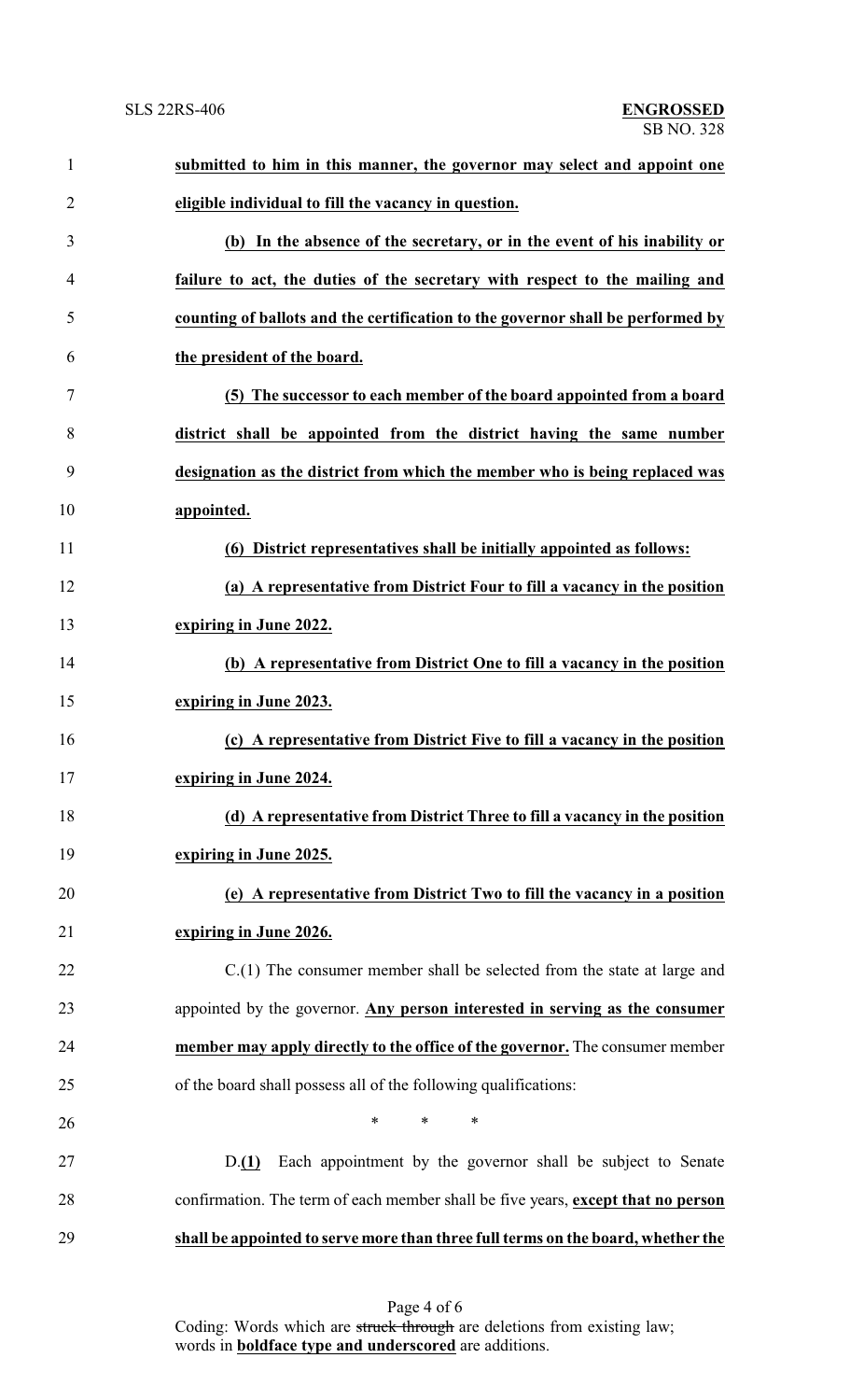| $\mathbf{1}$   | service is consecutive or not. but vacancies A vacancy occurring during the term               |
|----------------|------------------------------------------------------------------------------------------------|
| $\overline{2}$ | of a member shall be filled for the unexpired term by an optometrist possessing the            |
| 3              | qualifications for board membership, nominated by the remaining members of the                 |
| $\overline{4}$ | board and appointed in accordance with Subsection B of this Section, and                       |
| 5              | appointed by the governor from that nomination. A vacancy in the consumer position             |
| 6              | shall be filled with another consumer.                                                         |
| 7              | (2) No member of the board shall hold an elected or appointed position                         |
| 8              | in an optometry professional association for the term of the member's                          |
| 9              | appointment to the board.                                                                      |
| 10             | $\ast$<br>$\ast$<br>$\ast$                                                                     |
| 11             | Section 2. The provision of this Act prohibiting a member of the Louisiana State               |
| 12             | Board of Optometry Examiners from serving more than three full terms on the board shall        |
| 13             | only apply to any term that began on or after January 1, 2016. The provisions of this Act      |
| 14             | shall not prohibit any current board members who have served more than three full terms        |
| 15             | from continuing to serve in that position for the remainder of their term or until a successor |
|                |                                                                                                |

16 is appointed.

The original instrument and the following digest, which constitutes no part of the legislative instrument, were prepared by Brandi Cannon.

DIGEST SB 328 Engrossed 2022 Regular Session Fred Mills

Present law provides for the La. State Board of Optometry Examiners within the La. Dept. of Health, comprising five licensed optometrists who have practiced optometry in this state for seven years and one consumer member. Proposed law retains present law and provides that the optometrists must be actively licensed and in good standing with the board.

Present law provides that each licensed optometrist member of the board shall be appointed by the governor from a list of three names submitted to him by the board. Proposed law provides for five board districts with one licensed optometrist member representing each district.

Present law provides that the term of each member shall be five years. Proposed law retains present law and provides that no person shall be appointed to serve more than three full terms, whether the service is consecutive or not.

Proposed law provides that no member of the board shall hold an elected or appointed position in an optometry professional association for the term of the member's appointment to the board.

Proposed law shall only apply to any term that began on or after January 1, 2016, and shall

Page 5 of 6 Coding: Words which are struck through are deletions from existing law; words in **boldface type and underscored** are additions.